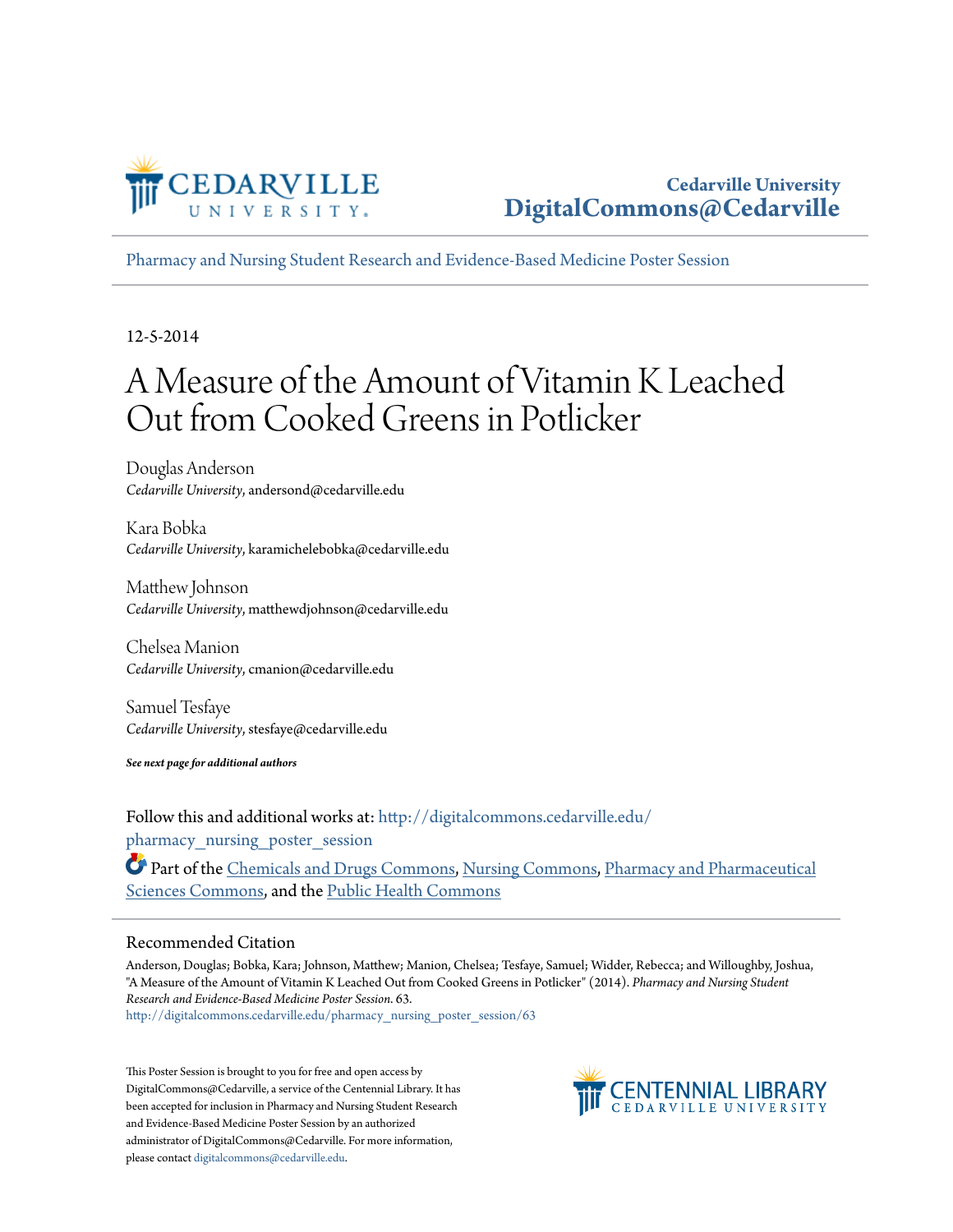#### **Authors**

Douglas Anderson, Kara Bobka, Matthew Johnson, Chelsea Manion, Samuel Tesfaye, Rebecca Widder, and Joshua Willoughby